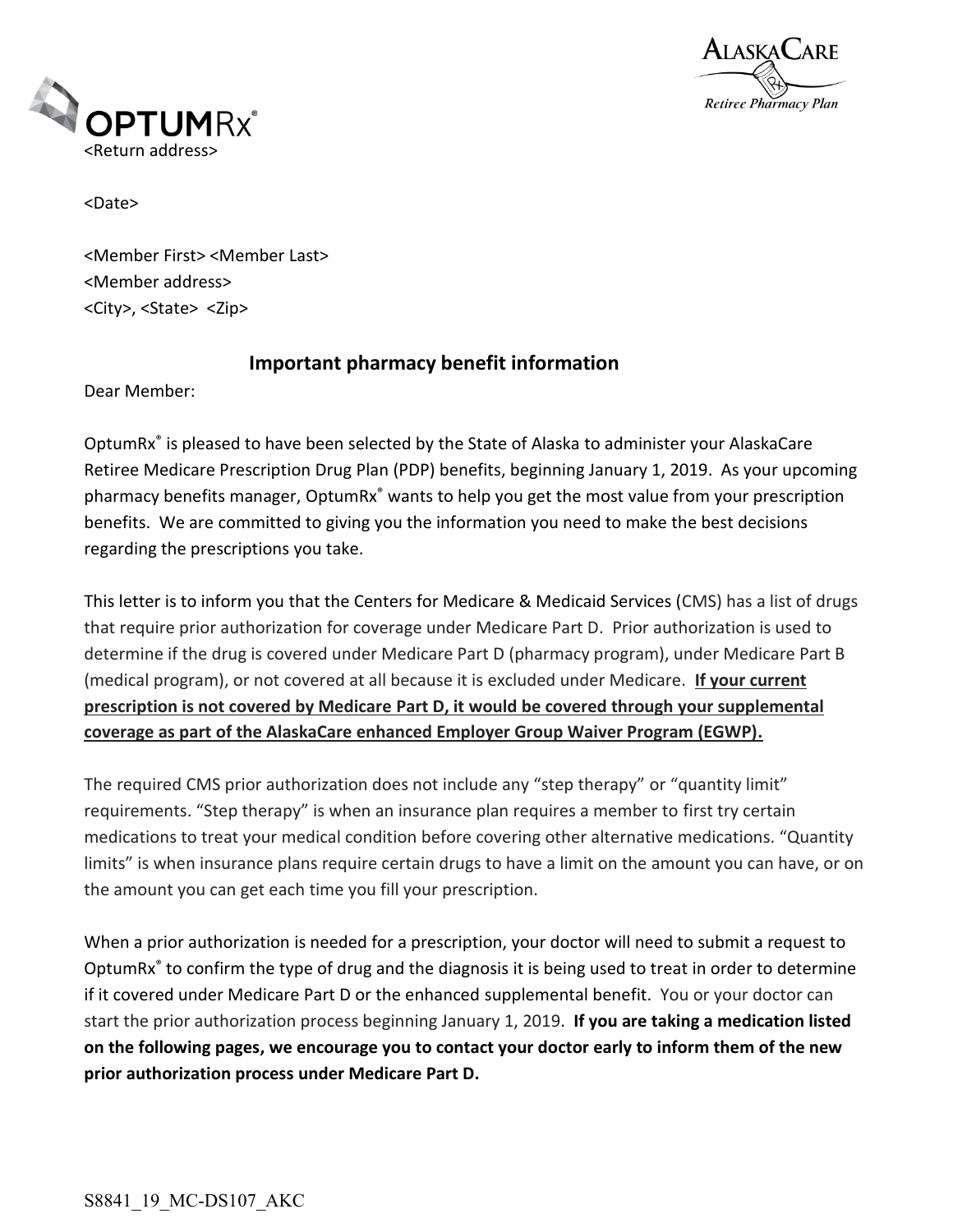## **MEDICATIONS REQUIRING PRIOR AUTHORIZATION FOR MEDICARE PART D COVERAGE**

ABELCET INJ 5MG/ML ARMODAFINIL TAB 50MG CLOMIPHENE TAB 50MG ACYCLOVIR NA INJ 50MG/ML BLEOMYCIN INJ 15UNIT CUVITRU SOL 1GM/5ML ALBUTEROL NEB 0.63MG/3 CARISOPRODOL TAB 250MG DEFEROXAMINE INJ 2GM APREPITANT PAK 80 & 125 CLINIMIX E INJ 5%/D15W DOXORUBICIN INJ 50MG ARMODAFINIL TAB 250MG CLINISOL SF INJ 15% DRONABINOL CAP 5MG

ABSTRAL SUB 100MCG ASTAGRAF XL CAP 0.5MG CLONIDINE INJ ABSTRAL SUB 200MCG ASTAGRAF XL CAP 1MG CLONIDINE INJ 100/ML ABSTRAL SUB 300MCG ASTAGRAF XL CAP 5MG CLONIDINE INJ 500/ML ABSTRAL SUB 400MCG AZASAN TAB 100MG CRINONE GEL 4% VAG ABSTRAL SUB 600MCG AZASAN TAB 75 MG CRINONE GEL 8% VAG AMINOSYN-PF INJ 7% CLINIMIX INJ 5%/D25W DOXORUBICIN INJ 10MG

ABSTRAL SUB 800MCG AZATHIOPRINE INJ 100MG CROMOLYN SOD NEB 20MG/2ML ACETYLCYST SOL 10% AZATHIOPRINE TAB 50MG CUVITRU INJ 2GM/10ML ACETYLCYST SOL 20% BETHKIS NEB 300/4ML CUVITRU INJ 4GM/20ML ACYCLOVIR NA INJ 500MG BIVIGAM INJ 10% CUVITRU INJ 8GM/40ML ADCIRCA TAB 20MG BLEOMYCIN INJ 30UNIT CYCLOPHOSPH CAP 25MG ADRIAMYCIN INJ 10MG BLINCYTO INJ 35MCG CYCLOPHOSPH CAP 50MG ADRIAMYCIN INJ 200MG BOTOX INJ 100UNIT CYCLOSPORINE CAP 100MG ADRIAMYCIN INJ 20MG BOTOX INJ 200UNIT CYCLOSPORINE CAP 100MG MD ADRIAMYCIN INJ 50MG BROVANA NEB 15MCG CYCLOSPORINE CAP 25MG ADRUCIL INJ 2.5G/50M BUDESONIDE SUS 0.25MG/2 CYCLOSPORINE CAP 25MG MOD ADRUCIL INJ 500/10ML BUDESONIDE SUS 0.5MG/2 CYCLOSPORINE CAP 50MG MOD ADRUCIL INJ 5GM/100M BUDESONIDE SUS 1MG/2ML CYCLOSPORINE SOL MODIFIED AKYNZEO CAP 300-0.5 CARIMUNE NF INJ 12GM CYTARABINE INJ 100MG/ML ALBUTEROL NEB 0.083% CARIMUNE NF INJ 6GM CYTARABINE INJ 20MG/ML ALBUTEROL NEB 0.5% CARISOPR/ASA TAB 200-325 DEFEROX MESY INJ 500MG ALBUTEROL NEB 1.25MG/3 CARISOPRODOL TAB 350MG DEFEROXAMINE INJ 500MG AMBISOME INJ 50MG CARISOPRODOL TAB ASA/COD DOBUTAM/D5W INJ 1MG/ML AMINOSYN INJ 10% CHOR GONADOT INJ 10000UNT DOBUTAM/D5W INJ 2MG/ML AMINOSYN INJ 8.5% CIALIS TAB 2.5MG DOBUTAM/D5W INJ 4MG/ML AMINOSYN INJ 8.5/LYTE CIALIS TAB 5MG DOBUTAMINE INJ 250MG AMINOSYN 7% INJ /LYTES CLADRIBINE INJ 1MG/ML DOBUTAMINE INJ 500MG AMINOSYN II INJ 10% CLINIMIX INJ 2.75/D5W DOPAMINE INJ 160MG/ML AMINOSYN II INJ 7% CLINIMIX INJ 4.25/D10 DOPAMINE INJ 40MG/ML AMINOSYN II INJ 8.5% CLINIMIX INJ 4.25/D20 DOPAMINE INJ 80MG/ML AMINOSYN II INJ 8.5/LYTE CLINIMIX INJ 4.25/D25 DOPAMINE/D5W INJ 0.8MG/ML AMINOSYN M INJ 3.5% CLINIMIX INJ 4.25/D5W DOPAMINE/D5W INJ 1.6MG/ML AMINOSYN-HBC INJ 7% CLINIMIX INJ 5%/D15W DOPAMINE/D5W INJ 3.2MG/ML AMINOSYN-PF INJ 10% CLINIMIX INJ 5%/D20W DOXORUBICIN INJ 10/5ML AMINOSYN-RF INJ 5.2% CLINIMIX SOL 2.75% DOXORUBICIN INJ 10MG/5ML AMPHOTERICIN INJ 50MG CLINIMIX SOL 4.25% DOXORUBICIN INJ 150/75ML ANZEMET TAB 100MG CLINIMIX E INJ 2.75/D10 DOXORUBICIN INJ 20/10ML ANZEMET TAB 50MG CLINIMIX E INJ 2.75/D5W DOXORUBICIN INJ 200/100 APREPITANT CAP 125MG CLINIMIX E INJ 4.25/D10 DOXORUBICIN INJ 200MG APREPITANT CAP 40MG CLINIMIX E INJ 4.25/D25 DOXORUBICIN INJ 2MG/ML APREPITANT CAP 80MG CLINIMIX E INJ 4.25/D5W DOXORUBICIN INJ 50/25ML ARMODAFINIL TAB 150MG CLINIMIX E INJ 5%/D20W DRONABINOL CAP 10MG ARMODAFINIL TAB 200MG CLINIMIX E INJ 5%/D25W DRONABINOL CAP 2.5MG

S8841\_19\_MC-DS107\_AKC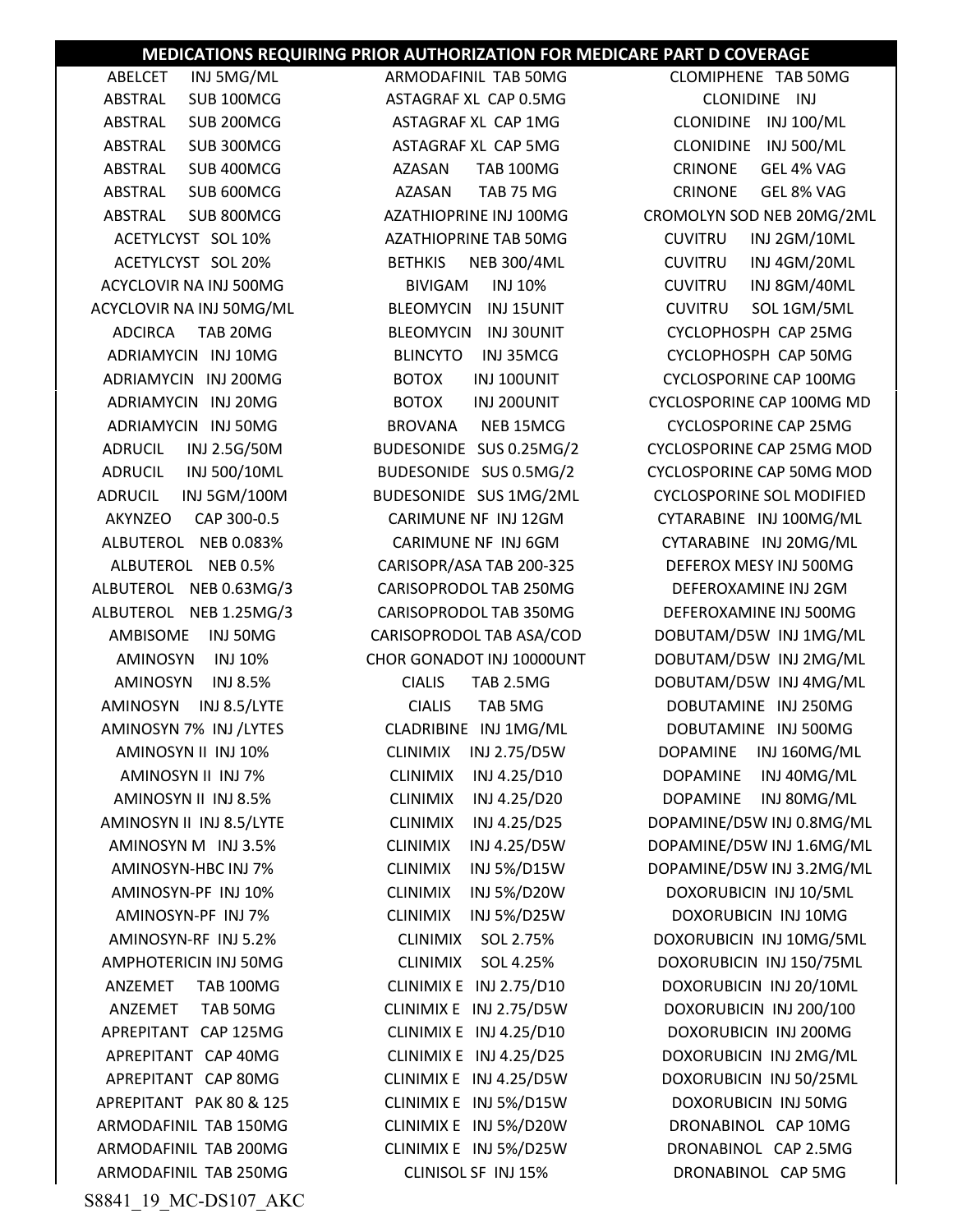GAMMAGARD SD INJ 5GM HU KEDRAB SOL 300/2ML ONDANSETRON TAB 24MG

EMEND SUS 125MG GAMMAKED INJ 10GM/100 KITABIS PAK NEB 300/5ML ENGERIX-B INJ 10/0.5ML GAMMAKED INJ 1GM/10ML KYNAMRO INJ 200MG/ML ENGERIX-B INJ 20MCG/ML GAMMAKED INJ 2.5GM/25 LAZANDA SPR 100MCG ENVARSUS XR TAB 0.75MG GAMMAKED INJ 20GM/200 LAZANDA SPR 300MCG ENVARSUS XR TAB 1MG GAMMAKED INJ 5GM/50ML LAZANDA SPR 400MCG ENVARSUS XR TAB 4MG GAMMAPLEX INJ 10% LEVALBUTEROL NEB 0.31MG EPOPROSTENOL INJ 0.5MG GAMMAPLEX INJ 5% LEVALBUTEROL NEB 0.63MG EPOPROSTENOL INJ 1.5MG GAMUNEX-C INJ 10GM/100 LEVALBUTEROL NEB 1.25/0.5 FENTANYL CIT INJ 0.05MG/1 GAMUNEX-C INJ 1GM/10ML LEVALBUTEROL NEB 1.25MG FENTANYL CIT INJ 1000MCG GAMUNEX-C INJ 2.5GM/25 LIDOCAINE PAD 5% FENTANYL CIT INJ 100MCG GAMUNEX-C INJ 20GM/200 LIORESAL INT INJ 0.05MG/1 FENTANYL CIT INJ 2500MCG GAMUNEX-C INJ 40/400ML LIORESAL INT INJ 10MG/20 FENTANYL CIT INJ 250MCG GAMUNEX-C INJ 5GM/50ML LIORESAL INT INJ 10MG/5ML FENTANYL CIT INJ 500MCG GANCICLOVIR INJ 500MG LIORESAL INT INJ 40MG/20 FENTANYL OT LOZ 1200MCG GENGRAF CAP 100MG MAKENA INJ 275MG FENTANYL OT LOZ 1600MCG GENGRAF CAP 25MG METHAMPHETAM TAB 5MG FENTANYL OT LOZ 200MCG GENGRAF CAP 50MG MILRINONE INJ 10/10ML FENTANYL OT LOZ 400MCG GENGRAF SOL 100MG/ML MILRINONE INJ 1MG/ML FENTANYL OT LOZ 600MCG **GRANISETRON TAB 1MG** MILRINONE INJ 20/20ML FENTANYL OT LOZ 800MCG 
HEPAGAM B INJ MILRINONE INJ 50/50ML FENTORA TAB 100MCG HEPATAMINE SOL 8% MILRINONE/D5 INJ 20/100ML FENTORA TAB 200MCG HEPLISAV-B INJ 20MCG MILRINONE/D5 INJ 40/200ML FENTORA TAB 400MCG HIZENTRA INJ 10/50ML MODAFINIL TAB 100MG FENTORA TAB 600MCG **HIZENTRA INJ 1GM/5ML MODAFINIL TAB 200MG** FENTORA TAB 800MCG HIZENTRA INJ 2GM/10ML MORPHINE SUL INJ 150/30ML FLEBOGAMMA INJ 10/100ML HIZENTRA INJ 4GM/20ML MORPHINE SUL INJ 1MG/ML FLEBOGAMMA INJ 10/200ML HYPERHEP B INJ S/D MYCOPHENOLAT CAP 250MG FLEBOGAMMA INJ 20/200ML HYPERRAB INJ 1500UNIT MYCOPHENOLAT INJ 500MG FLEBOGAMMA INJ 5GM/50ML HYPERRAB S/D INJ 150/ML MYCOPHENOLAT TAB 500MG FLUOROURACIL INJ 1GM/20ML HYQVIA INJ 2.5-200 NABI-HB INJ FLUOROURACIL INJ 2.5G/50M HYQVIA INJ 20-1600 NEBUPENT INH 300MG FLUOROURACIL INJ 500/10ML HYQVIA INJ 30-2400 NEBUSAL NEB 3% FLUOROURACIL INJ 5GM/100M HYQVIA INJ 5-400 NEPHRAMINE INJ 5.4% FREAMINE HBC INJ 6.9% IMOGAM RABIE INJ 300/2ML NOVAREL INJ 10000UNT FREAMINE III INJ 10% IMOVAX RABIE INJ 2.5/ML NOVAREL INJ 5000UNIT GABLOFEN INJ 10000/20 INTRALIPID INJ 20% NUTRILIPID EMU 20% GABLOFEN INJ 20000/20 INTRAROSA SUP 6.5MG OCTAGAM INJ 10/100ML GABLOFEN INJ 40000/20 IPRATROPIUM SOL 0.02%INH OCTAGAM INJ 10GM GABLOFEN INJ 50MCG/ML IPRATROPIUM/ SOL ALBUTER OCTAGAM INJ 1GM GAMMAGARD INJ 10GM/100 JUXTAPID CAP 10MG OCTAGAM INJ 2.5GM GAMMAGARD INJ 1GM/10ML JUXTAPID CAP 20MG OCTAGAM INJ 20/200ML GAMMAGARD INJ 2.5GM/25 JUXTAPID CAP 30MG OCTAGAM INJ 25GM GAMMAGARD INJ 20GM/200 JUXTAPID CAP 40MG OCTAGAM INJ 2GM/20ML GAMMAGARD INJ 30GM/300 JUXTAPID CAP 5MG OCTAGAM INJ 5GM GAMMAGARD INJ 5GM/50ML JUXTAPID CAP 60MG OCTAGAM INJ 5GM/50ML GAMMAGARD SD INJ 10GM HU KEDRAB SOL 150UNITS ONDANSETRON SOL 4MG/5ML

FLEBOGAMMA INJ 20/400ML HYPERRAB INJ 300UNIT MYCOPHENOLAT SUS 200MG/ML FLEBOGAMMA INJ DIF 5% HYPERRAB S/D INJ 300/2ML MYCOPHENOLIC TAB 180MG DR FLOXURIDINE INJ 0.5GM HYQVIA INJ 10-800 MYCOPHENOLIC TAB 360MG DR

S8841\_19\_MC-DS107\_AKC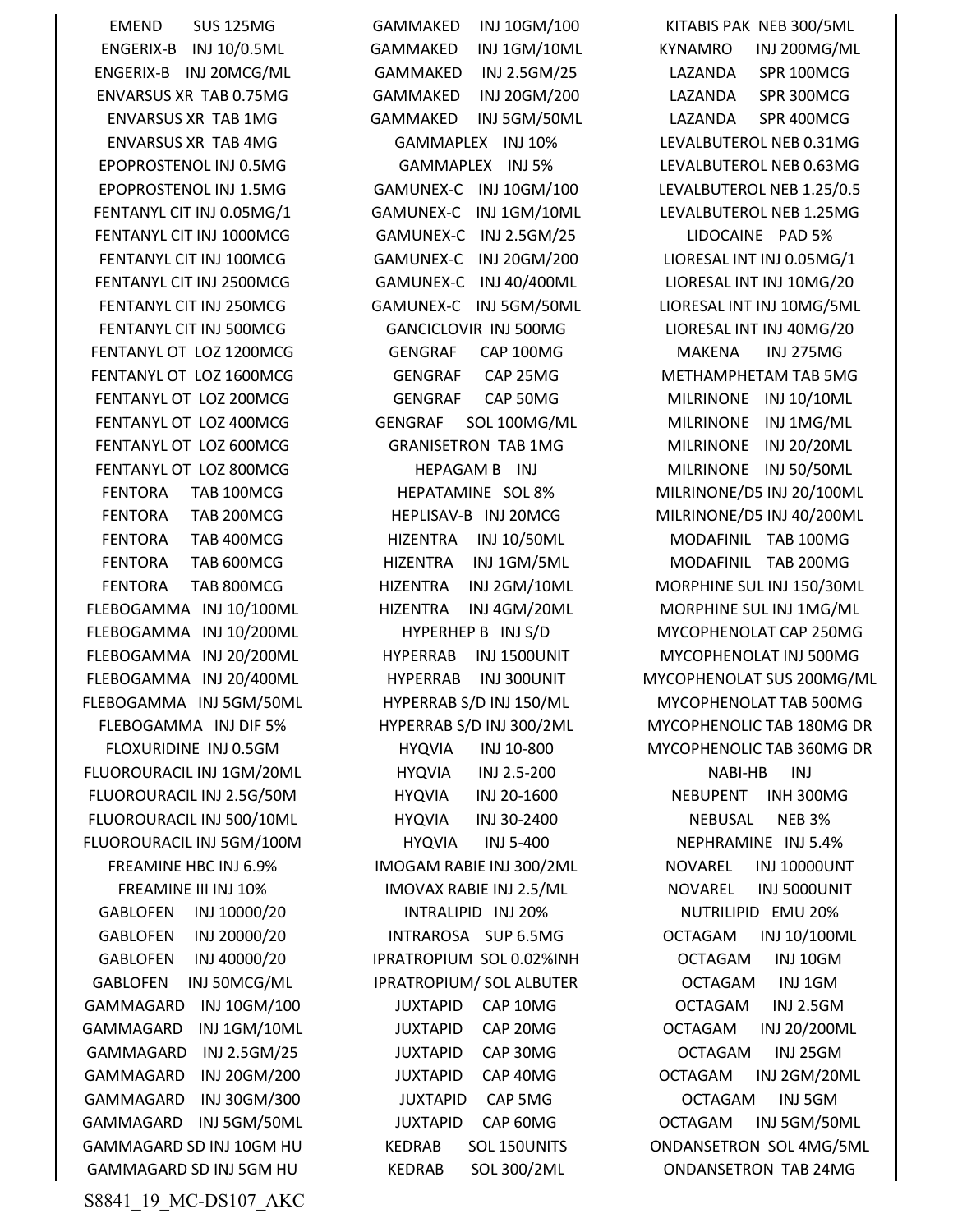ONDANSETRON TAB 4MG TACROLIMUS CAP 5MG ONDANSETRON TAB 4MG ODT TOBRAMYCIN NEB 300/5ML ONDANSETRON TAB 8MG TRAVASOL INJ 10% ONDANSETRON TAB 8MG ODT TRIMETHOBENZ CAP 300MG OSPHENA TAB 60MG TROPHAMINE INJ 10% PERFOROMIST NEB 20MCG VELETRI INJ 0.5MG PLENAMINE INJ15% VELETRI INJ1.5MG<br>REGNYL INJ10000UNT VENTAVIS SOL10MCG/ PREGNYL INJ 10000UNT VENTAVIS SOL 10MCG/ML PRIVIGEN INJ 10GRAMS VINCASAR PFS INJ 1MG/ML PRIVIGEN INJ 20GRAMS VINCRISTINE INJ 1MG/ML PRIVIGEN INJ 40GRAMS XEOMIN INJ 100UNIT PRIVIGEN INJ 5 GRAMS XEOMIN INJ 50 UNIT PULMOSAL NEB 7% ZORTRESS TAB 0.75MG PULMOZYME SOL 1MG/ML QUININE SULF CAP 324MG RABAVERT INJ RAPAMUNE SOL 1MG/ML RECOMBIVA HB INJ 10MCG/ML RECOMBIVA HB INJ 5MCG/0.5 RECOMBIVA-HB INJ 40MCG/ML REMODULIN INJ 10MG/ML REMODULIN INJ 1MG/ML REMODULIN INJ 2.5MG/ML REMODULIN INJ 5MG/ML SANDIMMUNE SOL 100MG/ML SEROSTIM INJ 4MG SEROSTIM INJ 5MG SEROSTIM INJ 6MG SILDENAFIL TAB 20MG SIROLIMUS TAB 0.5MG SIROLIMUS TAB 1MG SIROLIMUS TAB 2MG SODIUM CHLOR NEB 3% SODIUM CHLOR NEB 7% SPINRAZA INJ 12MG/5ML SUBSYS SPR 100MCG SUBSYS SPR 1200MCG SUBSYS SPR 1600MCG SUBSYS SPR 200MCG SUBSYS SPR 400MCG SUBSYS SPR 600MCG SUBSYS SPR 800MCG SYNDROS SOL 5MG/ML SYNTHAMIN 17 SOL 10% TACROLIMUS CAP 0.5MG TACROLIMUS CAP 1MG

PREMASOL SOL 10% VENTAVIS SOL 20MCG/ML PREMASOL SOL 6% VINBLASTINE INJ 1MG/ML PROCALAMINE INJ 3% ZORTRESS TAB 0.25MG PROSOL INJ 20% ZORTRESS TAB 0.5MG

S8841\_19\_MC-DS107\_AKC